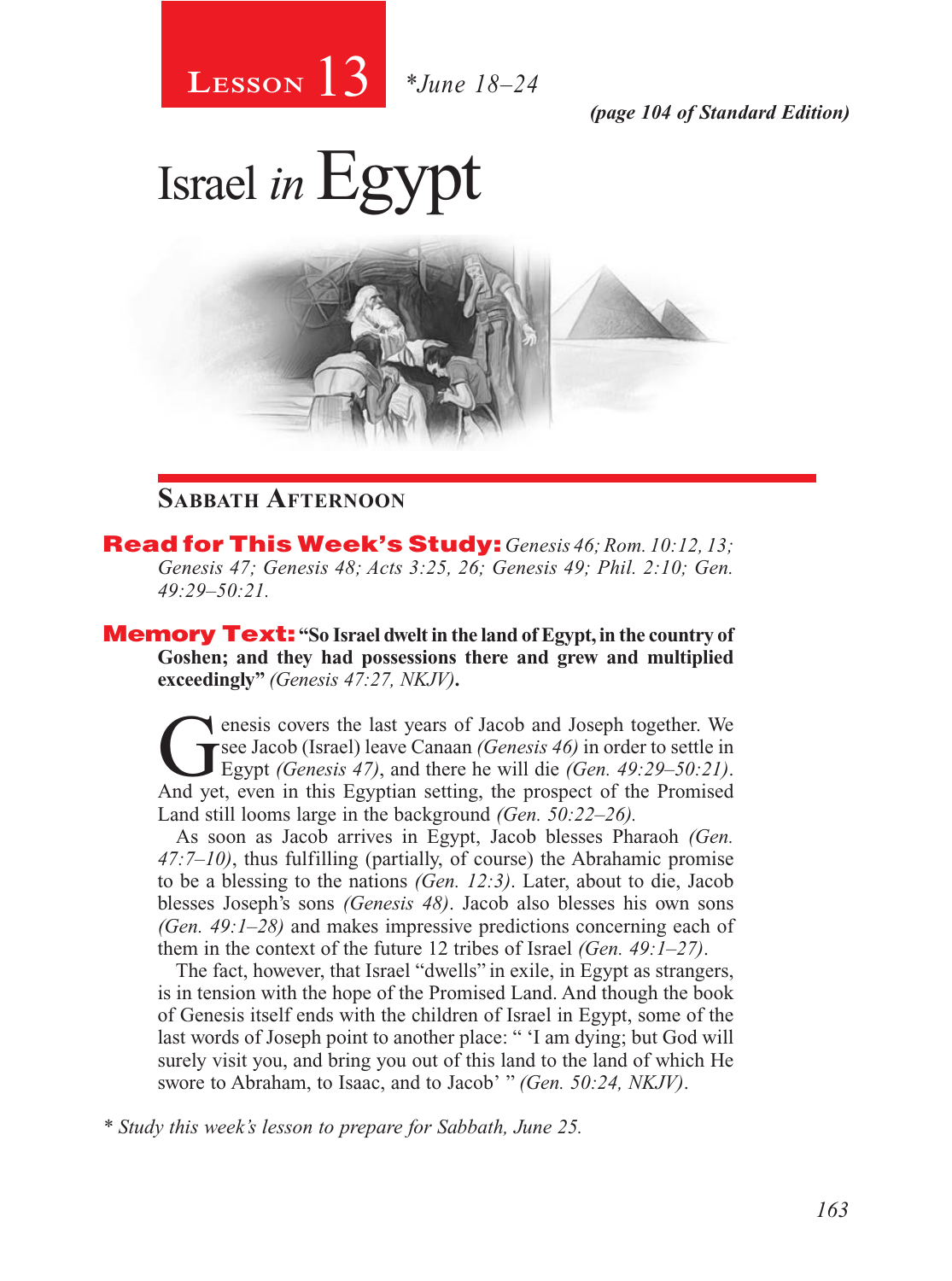## **SUNDAY** June 19

## **Jacob Goes to Joseph**

Read **Genesis 46. What is the significance of Jacob's departure from Canaan?**

When Jacob leaves his place in Canaan, he is full of hope. The assurance that he will no longer be hungry and the good news that Joseph is alive must have given him the momentum that he needed to leave the Promised Land.

\_\_\_\_\_\_\_\_\_\_\_\_\_\_\_\_\_\_\_\_\_\_\_\_\_\_\_\_\_\_\_\_\_\_\_\_\_\_\_\_\_\_\_\_\_\_\_\_\_\_\_\_

\_\_\_\_\_\_\_\_\_\_\_\_\_\_\_\_\_\_\_\_\_\_\_\_\_\_\_\_\_\_\_\_\_\_\_\_\_\_\_\_\_\_\_\_\_\_\_\_\_\_\_\_

Jacob's departure echoes the experience of Abraham, though in Abraham's case he was heading to the Promised Land. Jacob hears the same promise Abraham heard from God, namely that He will make him "a great nation" *(Gen. 46:3; compare with Gen. 12:2)*. God's call here also is reminiscent of God's covenant with Abraham; in both occasions God uses the same reassuring words " 'do not fear' " *(Gen. 46:3, NKJV; compare with Gen. 15:1)*, which carry the promise of a glorious future.

The comprehensive listing of the names of the children of Israel who went to Egypt, including his daughters *(Gen. 46:7)*, recalls God's promise of fruitfulness to Abraham even when he was still childless. The number "seventy" (including Jacob, Joseph, and his two sons) expresses the idea of totality. It is "all Israel" that goes to Egypt. It also is significant that the number 70 corresponds to the number of nations *(Genesis 10)*, suggesting that the destiny of all the nations also is at stake in Jacob's journey.

This truth will become more evident only many years later, after the Cross and the fuller revelation of the plan of salvation, which, of course, was for all humanity, everywhere, and not just for the children of Abraham.

In other words, however interesting the stories are regarding this family, the seed of Abraham, and whatever spiritual lessons we can take from them—these accounts are in the Word of God because they are part of salvation history; they are part of God's plan to bring redemption to as many as possible on this fallen planet.

**"For there is no distinction between Jew and Greek, for the same Lord over all is rich to all who call upon Him. For 'whoever calls on the name of the Lorp shall be saved' "** *(Rom. 10:12, 13, NKJV)*. **What does Paul say here that shows the universality of the gospel? More important, what do these words say to us regarding what we as a church should be doing to help spread the gospel?**

\_\_\_\_\_\_\_\_\_\_\_\_\_\_\_\_\_\_\_\_\_\_\_\_\_\_\_\_\_\_\_\_\_\_\_\_\_\_\_\_\_\_\_\_\_\_\_\_\_\_\_\_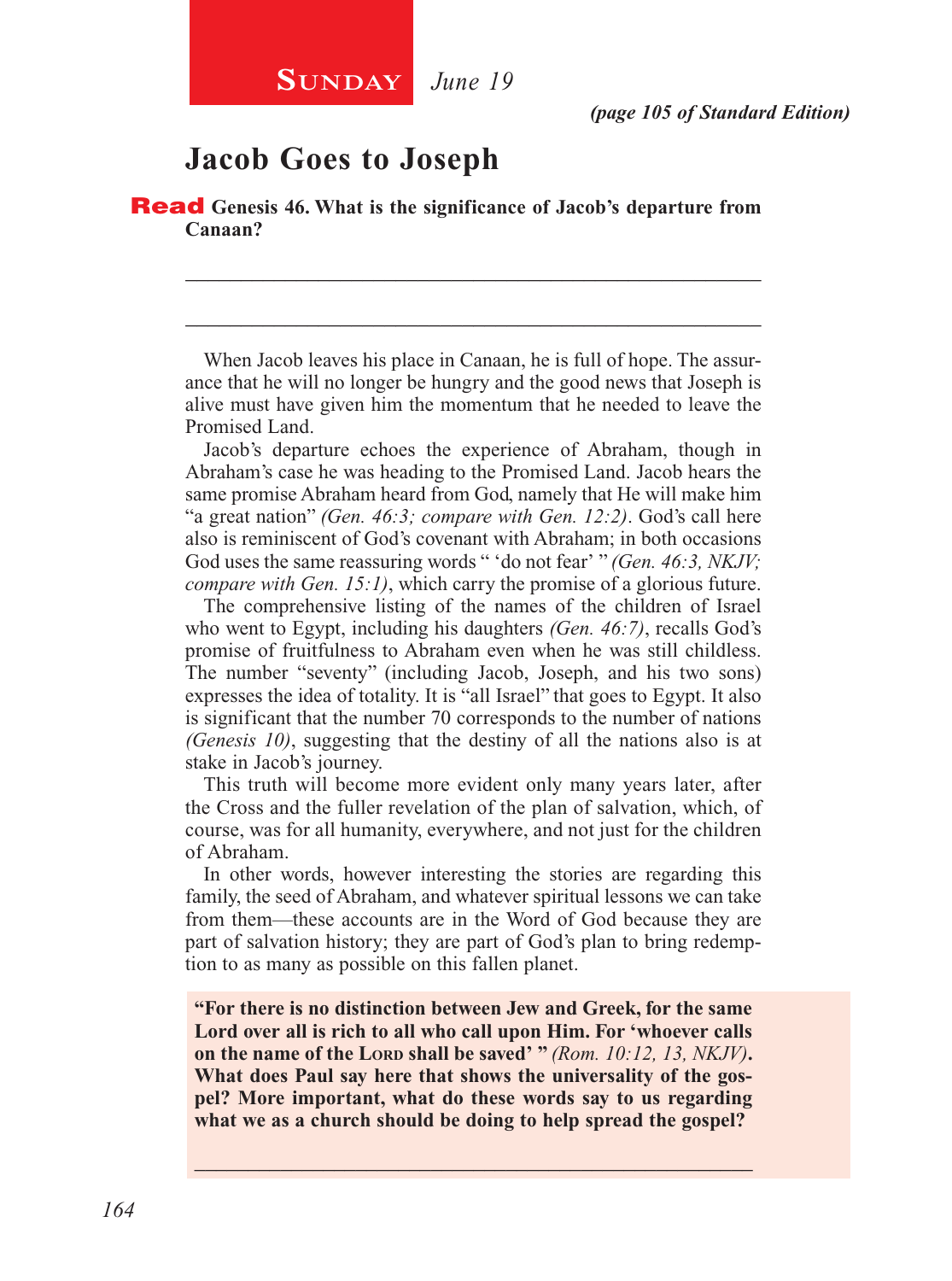## **Jacob Settles in Egypt**

It's very interesting how, despite all that Jacob had been told about Joseph's being alive in Egypt, the Lord still gave him "visions of the night" *(Gen. 46:2)* and in them commanded him to leave. Jacob leaves the Land of Promise for, of all places, Egypt—which later becomes associated with the one place that God's people do not want to go *(Deut. 17:16)*.

\_\_\_\_\_\_\_\_\_\_\_\_\_\_\_\_\_\_\_\_\_\_\_\_\_\_\_\_\_\_\_\_\_\_\_\_\_\_\_\_\_\_\_\_\_\_\_\_\_\_\_\_

\_\_\_\_\_\_\_\_\_\_\_\_\_\_\_\_\_\_\_\_\_\_\_\_\_\_\_\_\_\_\_\_\_\_\_\_\_\_\_\_\_\_\_\_\_\_\_\_\_\_\_\_

### **Read** Genesis 47. What spiritual truths and principles can we find in **this account?**

"Joseph took five of his brothers to present to Pharaoh and receive from him the grant of land for their future home. Gratitude to his prime minister would have led the monarch to honor them with appointments to offices of state; but Joseph, true to the worship of Jehovah, sought to save his brothers from the temptations to which they would be exposed at a heathen court; therefore he counseled them, when questioned by the king, to tell him frankly their occupation. The sons of Jacob followed this counsel, being careful also to state that they had come to sojourn in the land, not to become permanent dwellers there, thus reserving the right to depart if they chose. The king assigned them a home, as offered, in 'the best of the land,' the country of Goshen."—Ellen G. White, *Patriarchs and Prophets*, p. 233.

Wisely, too, Pharaoh does not encourage these sojourners to become beggars, living off the largess of their host. He enquires about their "occupation" *(Gen. 47:3, NKJV)* in order that they may adjust better in their new environment. He also is eager to use their expertise, and even suggests that they serve him as "chief herdsmen over [his] livestock" *(Gen. 47:6, NKJV)*.

Then, although Jacob, the foreigner, is the inferior, the stranger, he stands before the leader of the land, and, as the text says, "Jacob blessed Pharaoh" *(Gen. 47:7)*. He, the lowly stranger, is the one who blesses Pharaoh, the ruler of mighty Egypt? Why should that be?

The verb *'amad lifney*, "set . . . before" *(Gen. 47:7)*, is normally used in priestly contexts *(Lev. 14:11)*. Considering that in ancient Egypt the pharaoh had the status of the highest priest, this means that, in a spiritual sense, Jacob stands higher than the highest priest of Egypt, higher even than Pharaoh himself.

**Whatever our station in life, what should it mean to us, in how we treat others, that we are "a royal priesthood, a holy nation, His own special people"** *(1 Pet. 2:9)***? What obligations does our faith put on us?**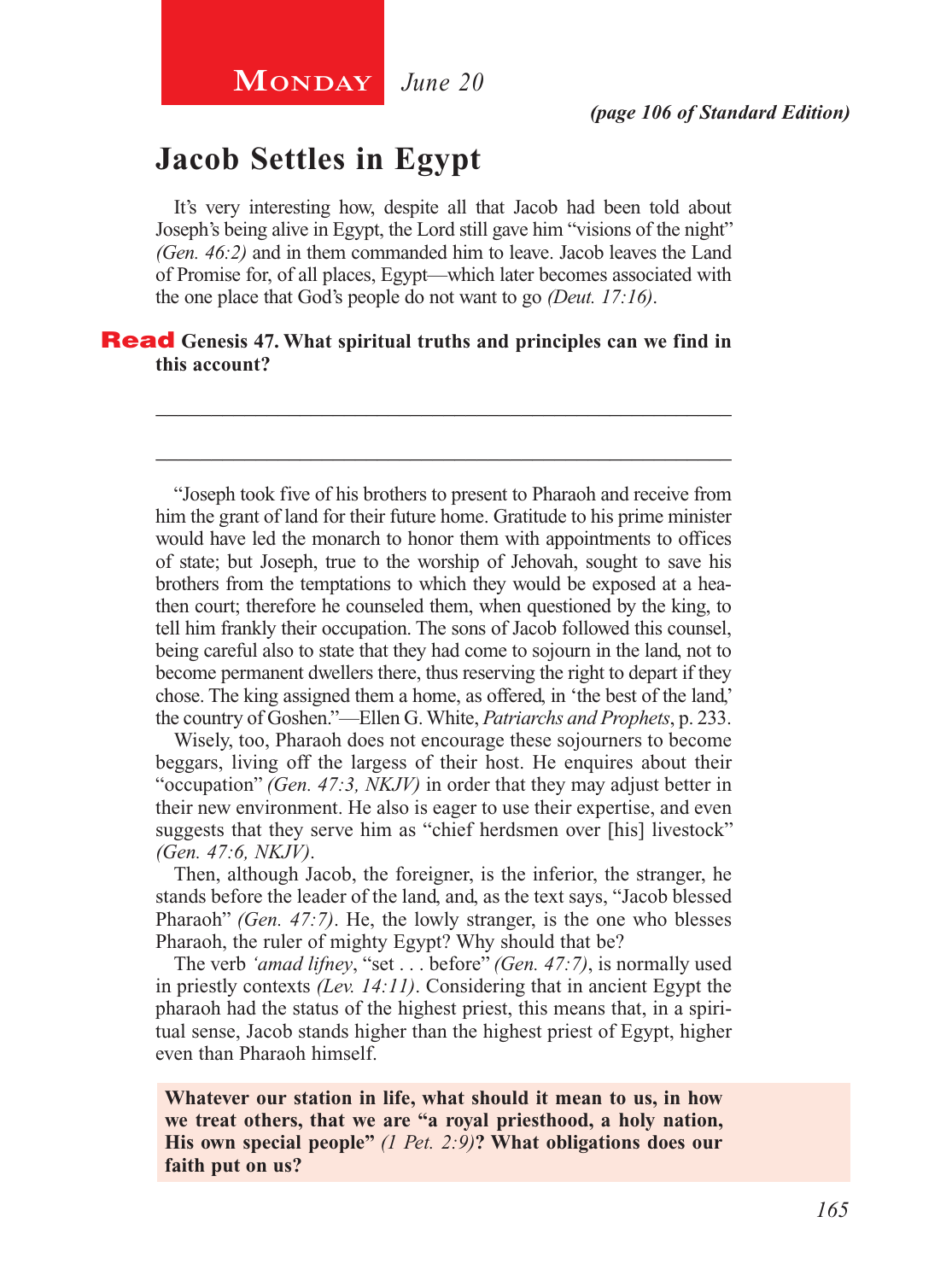## **Jacob Blesses Joseph's Sons**

As Jacob approaches death, he remembers his earlier return to Bethel *(Gen. 35:1–15)*, when he received from God the renewed promise of the "everlasting possession" *(Gen. 48:4)* that was given to Abraham *(Gen. 17:8)*. The hope of the Promised Land is, therefore, a comforting thought that nurtures his hope as he feels death coming. Jacob turns, then, to Joseph's two sons, who were born in Egypt, and blesses them, but does so in the context of the future promise regarding his own seed.

### Read **Genesis 48. Why did Jacob bless Joseph's two sons here, and not his other grandsons?**

Joseph's two sons, Manasseh and Ephraim, are the only grandsons that Jacob blessed. They are thus elevated from the status of grandsons to the status of sons *(Gen. 48:5)*. Although Jacob's blessing implies a preeminence of the second (Ephraim) over the first (Manasseh), Jacob's blessing essentially concerns Joseph *(Gen. 48:15)*.

\_\_\_\_\_\_\_\_\_\_\_\_\_\_\_\_\_\_\_\_\_\_\_\_\_\_\_\_\_\_\_\_\_\_\_\_\_\_\_\_\_\_\_\_\_\_\_\_\_\_\_\_

\_\_\_\_\_\_\_\_\_\_\_\_\_\_\_\_\_\_\_\_\_\_\_\_\_\_\_\_\_\_\_\_\_\_\_\_\_\_\_\_\_\_\_\_\_\_\_\_\_\_\_\_

What we see here is a personal testimony about God's faithfulness to them in the past and His promise for them in the future. Jacob refers to the God of Abraham and Isaac *(Gen. 48:15)*, who had provided food and protection for them. He is the same God who "has redeemed me from all evil" *(Gen. 48:16, NKJV)*. Jacob also has in mind "the God of Bethel" *(Gen. 31:13)*, with whom he wrestled *(Gen. 32:29)* and who changed his name from Jacob to "Israel" *(Gen. 32:26–29)*.

By referring to all these experiences where God turns the evil into good, Jacob expresses his hope that not only will God take care of the present lives of his grandsons, just as He cared for his own life and Joseph's, but Jacob also thinks of the future, when his descendants will return to Canaan. This hope is clear from his reference to Shechem *(Gen. 48:22)*, which not only is a piece of land that he had acquired *(Gen. 33:19)* but also is a place where Joseph's bones will be buried *(Josh. 24:32)* and where the land will be distributed to the tribes of Israel *(Josh. 24:1)*. Even amid all that has happened, Jacob keeps in mind the promises of God, who said that through this family " 'all the families of the earth shall be blessed' " *(Gen 12:3, NKJV)*.

### **Read Acts 3:25, 26. According to Peter, how was this promise of Genesis 12:3 being fulfilled? How have we, ourselves, received this blessing?**

\_\_\_\_\_\_\_\_\_\_\_\_\_\_\_\_\_\_\_\_\_\_\_\_\_\_\_\_\_\_\_\_\_\_\_\_\_\_\_\_\_\_\_\_\_\_\_\_\_\_\_\_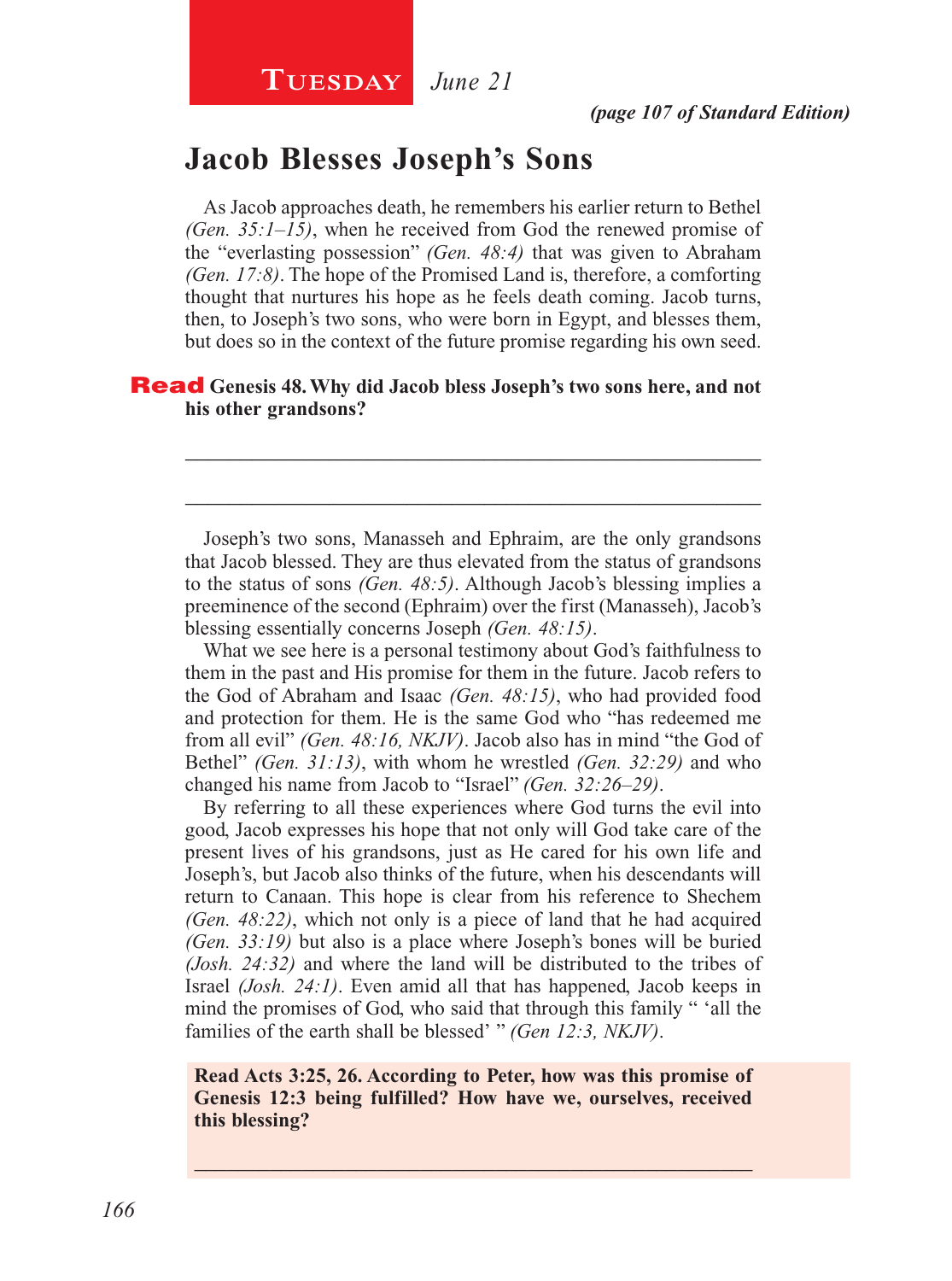## **Jacob Blesses His Sons**

Read **Genesis 49:1–28. What is the spiritual significance of Jacob's blessing on his sons?**

Beyond the prophecies concerning the immediate history of the tribes of Israel, Jacob sees the Messiah and the ultimate hope of salvation. This hope already is indicated in Jacob's opening words that use the expression "in the last days" *(Gen. 49:1)*, a technical expression that refers to the coming of the Messianic King *(Isa. 2:2, Dan. 10:14)*.

\_\_\_\_\_\_\_\_\_\_\_\_\_\_\_\_\_\_\_\_\_\_\_\_\_\_\_\_\_\_\_\_\_\_\_\_\_\_\_\_\_\_\_\_\_\_\_\_\_\_\_\_

\_\_\_\_\_\_\_\_\_\_\_\_\_\_\_\_\_\_\_\_\_\_\_\_\_\_\_\_\_\_\_\_\_\_\_\_\_\_\_\_\_\_\_\_\_\_\_\_\_\_\_\_

The text then goes through the future line of each of these men. These are not predestinated fates, as if God willed that each of these would face what they faced; rather, they are expressions of what their characters and the characters of their children would bring about. God's knowing, for instance, that someone will kill an innocent man is a radically different thing from God's having willed that the killer do it.

### Read **Genesis 49:8–12. What prophecy is given here, and why is it important?**

Over and above human free will, God does know the future, and He had arranged that it would be through Judah that the Messiah would come. Judah *(Gen. 49:8–12)*, who is represented by a lion *(Gen. 49:9)*, refers to royalty and praise. Judah will not only produce King David, but also the Shiloh; that is, the One who will bring *shalom*, "peace" *(Isa. 9:6, 7)*, to Him "shall be the obedience of the people" *(Gen. 49:10, NKJV)*.

\_\_\_\_\_\_\_\_\_\_\_\_\_\_\_\_\_\_\_\_\_\_\_\_\_\_\_\_\_\_\_\_\_\_\_\_\_\_\_\_\_\_\_\_\_\_\_\_\_\_\_\_

\_\_\_\_\_\_\_\_\_\_\_\_\_\_\_\_\_\_\_\_\_\_\_\_\_\_\_\_\_\_\_\_\_\_\_\_\_\_\_\_\_\_\_\_\_\_\_\_\_\_\_\_

The Jews have long seen this as a Messianic prophecy pointing to the coming Messiah, and Christians, too, have seen this text as pointing to Jesus. "Unto him shall the gathering of the people be" *(Gen. 49:10)*, which is, perhaps, a precursor to the New Testament promise "that at the name of Jesus every knee should bow" *(Phil. 2:10)*.

As Ellen G. White wrote: "The lion, king of the forest, is a fitting symbol of this tribe, from which came David, and the Son of David, Shiloh, the true 'Lion of the tribe of Judah,' to whom all powers shall finally bow and all nations render homage."—*Patriarchs and Prophets*, p. 236.

**Why should we be rendering homage to Jesus now, even before all nations will do it?**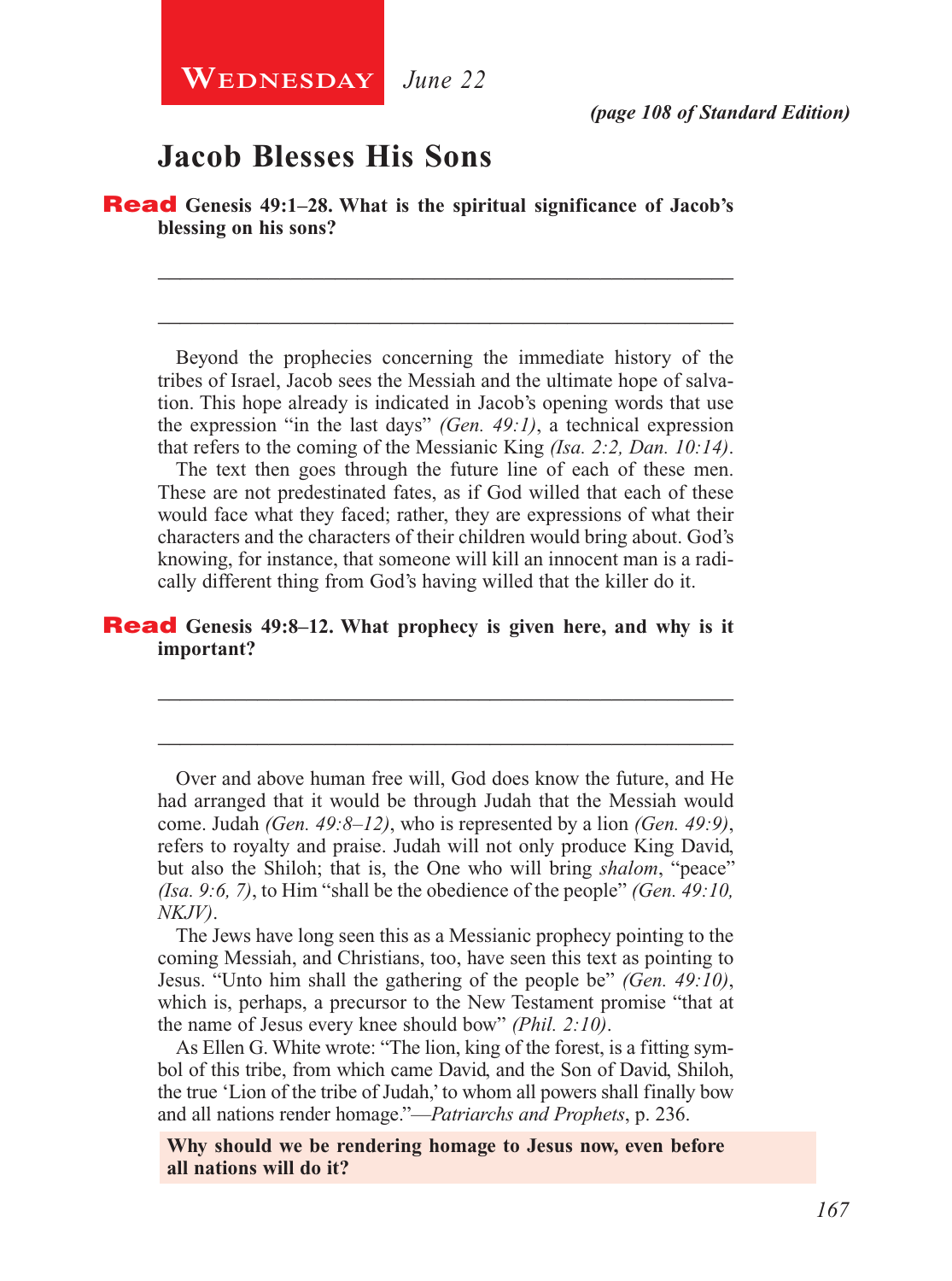## **The Hope of the Promised Land**

Read **Genesis 49:29–50:21. What great themes of hope are found in the conclusion of the book of Genesis?**

The conclusion of Genesis is made up of three events that are filled with hope.

\_\_\_\_\_\_\_\_\_\_\_\_\_\_\_\_\_\_\_\_\_\_\_\_\_\_\_\_\_\_\_\_\_\_\_\_\_\_\_\_\_\_\_\_\_\_\_\_\_\_\_\_

\_\_\_\_\_\_\_\_\_\_\_\_\_\_\_\_\_\_\_\_\_\_\_\_\_\_\_\_\_\_\_\_\_\_\_\_\_\_\_\_\_\_\_\_\_\_\_\_\_\_\_\_

First, there is the hope that Israel will return to the Promised Land. Moses, the author of Genesis, describes Jacob's and Joseph's deaths and burials as events pointing to the Promised Land. Immediately after his blessing and prophecy on the "twelve tribes of Israel" *(Gen. 49:28)*, Jacob thinks of his death and charges his sons to bury him in Canaan, at the cave of Machpelah, where Sarah was buried *(Gen. 49:29–31)*. The narrative describing the funeral procession toward Canaan becomes a precursor to the exodus from Egypt several centuries later.

Second, there is the hope that God will turn evil into good. After Jacob's death and burial, Joseph's brothers are worried about their future. They are afraid that Joseph will now take his revenge. They come to Joseph and prostrate themselves before him, ready to become his servants *(Gen. 50:18)*, a scenario that is reminiscent of Joseph's prophetic dreams. Joseph reassures them and tells them to " 'not be afraid' " *(Gen. 50:19, NKJV)*, a phrase that refers to the future *(Gen. 15:1*); because what was " 'meant evil' " against him, "God meant . . . for good" *(Gen. 50:20, NKJV)*, and turned the course of events toward salvation *(Gen. 50:19–21; compare with Gen. 45:5, 7–9)*. That is, even despite so many human failures, God's providence will overrule.

Third, there is the hope that God will save fallen humankind. The story of Joseph's death in this last verse of Genesis is broader than just about his death. Strangely, Joseph does not command to have his bones buried. Instead he points to the time when " 'God will surely visit you, and you shall carry up my bones from here' " *(Gen. 50:25, NKJV)*, which they did, many years later, in direct obedience to those words *(see Exod. 13:19)*. Ultimately, the hope of the Promised Land, Canaan, is a symbol, a precursor, to the ultimate hope of salvation, of restoration, of a New Jerusalem in a new heaven and a new earth—the ultimate hope for all of us, a hope made certain by the death of Shiloh.

### **Read Revelation 21:1–4. How do these verses represent the grandest hope that we have? Without this promise, what hope do we have other than death alone as the end of all our problems?**

\_\_\_\_\_\_\_\_\_\_\_\_\_\_\_\_\_\_\_\_\_\_\_\_\_\_\_\_\_\_\_\_\_\_\_\_\_\_\_\_\_\_\_\_\_\_\_\_\_\_\_\_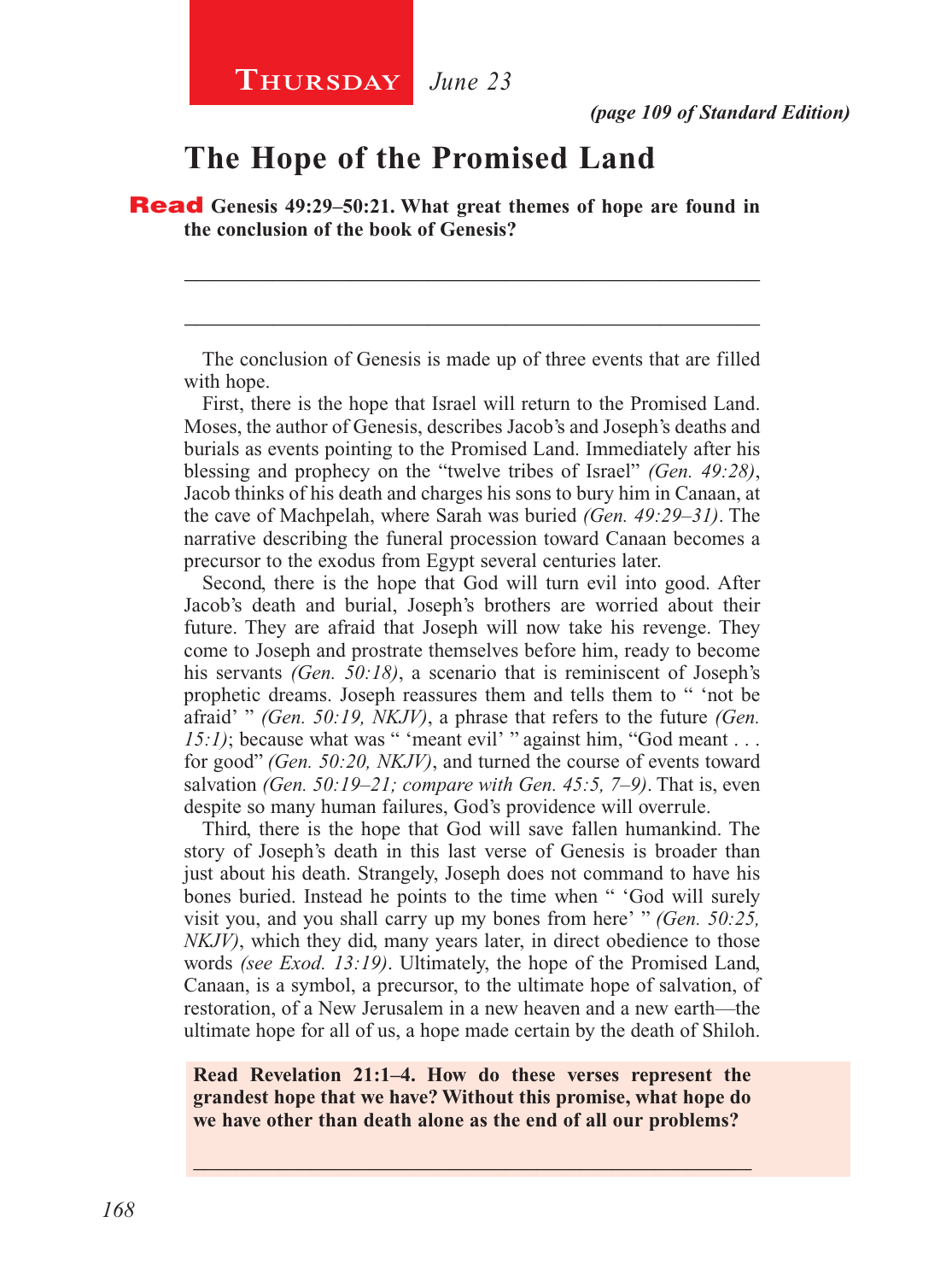Further Thought: Ellen G. White, "Joseph and His Brothers," pp. 233–240, in *Patriarchs and Prophets*.

"The life of Joseph illustrates the life of Christ. It was envy that moved the brothers of Joseph to sell him as a slave; they hoped to prevent him from becoming greater than themselves. And when he was carried to Egypt, they flattered themselves that they were to be no more troubled with his dreams, that they had removed all possibility of their fulfillment. But their own course was overruled by God to bring about the very event that they designed to hinder. So the Jewish priests and elders were jealous of Christ, fearing that He would attract the attention of the people from them. They put Him to death, to prevent Him from becoming king, but they were thus bringing about this very result.

"Joseph, through his bondage in Egypt, became a savior to his father's family; yet this fact did not lessen the guilt of his brothers. So the crucifixion of Christ by His enemies made Him the Redeemer of mankind, the Savior of the fallen race, and Ruler over the whole world; but the crime of His murderers was just as heinous as though God's providential hand had not controlled events for His own glory and the good of man.

"As Joseph was sold to the heathen by his own brothers, so Christ was sold to His bitterest enemies by one of His disciples. Joseph was falsely accused and thrust into prison because of his virtue; so Christ was despised and rejected because His righteous, self-denying life was a rebuke to sin; and though guilty of no wrong, He was condemned upon the testimony of false witnesses. And Joseph's patience and meekness under injustice and oppression, his ready forgiveness and noble benevolence toward his unnatural brothers, represent the Savior's uncomplaining endurance of the malice and abuse of wicked men, and His forgiveness, not only of His murderers, but of all who have come to Him confessing their sins and seeking pardon."—Ellen G. White, *Patriarchs and Prophets*, pp. 239, 240.

### Discussion Questions:

**O** Once Jacob died, Joseph's brothers feared that now Joseph **would get revenge. What does this teach about the guilt that they still harbored? What does Joseph's reaction teach us about forgiveness for the guilty?**

 **What other parallels can you find between the lives of Joseph and Jesus?**

 $\bullet$  Dwell on the fact that although God intimately knows the **future, we are still free in the choices we make. How do we reconcile these two ideas?**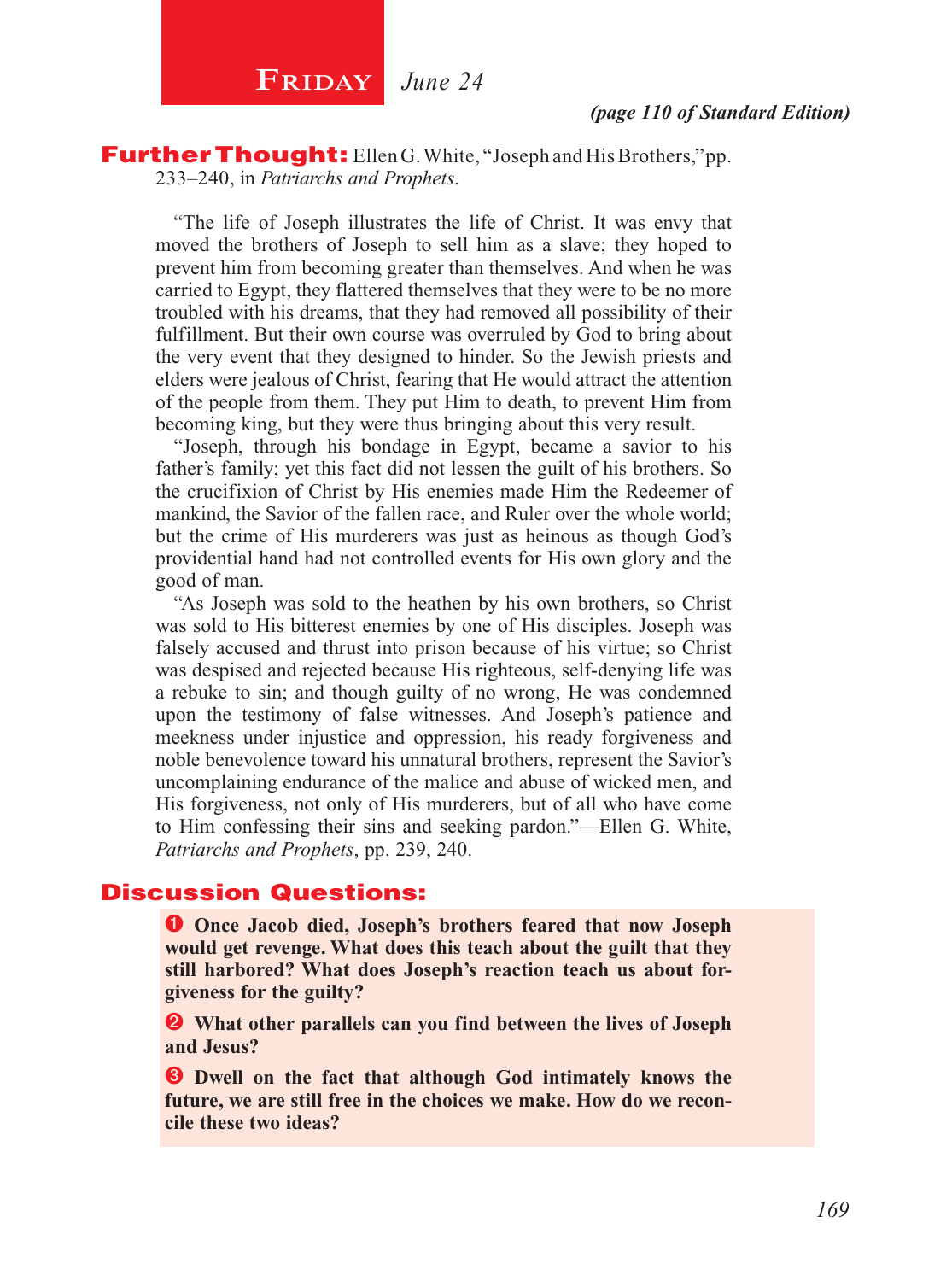

## Praying for 10 Years

*By* Andrew McChesney

Winston Crawford, a US volunteer teaching English in Moscow, invited one of his Russian students to the Seventh-day Adventist church on Sabbath.

The student, Sasha, did not seem moved by the worship experience. He had been raised in an atheistic family, and he looked downright bored.

Winston felt sad. "I'm not going to try to invite him back," he told himself. "I can see clearly that he didn't enjoy himself." Instead, he started praying. He prayed that the Lord would touch Sasha's heart.

As the months rolled by, Winston and Sasha struck up a friendship. During vacation, Sasha invited him to travel to the Karelia region near Finland to meet his parents and younger brother. Winston kept praying.

After completing his year of volunteer service, Winston returned to the United States but remained in contact with Sasha. When Sasha visited the United States after several years, the two spent time together in Chicago.

Winston kept praying. More than 10 years passed.

One day, Sasha sent a message via WhatsApp. "I want to read the Bible," he wrote. "Could you help me to understand it?" Winston was delighted. "Sure!" he texted back. They agreed to meet once a week.

At their first meeting, Sasha was fascinated as they read Genesis 1. He was particularly impressed that God gave a vegetarian diet in Genesis 1:29, which says, "And God said, 'See, I have given you every herb that yields seed which is on the face of all the earth, and every tree whose fruit yields seed; to you it shall be for food' " *(NKJV)*. Sasha was a vegetarian, and he had thought that following a plant-based diet was simply good practice.

"I had no idea that this is from the Bible!" he said.

At the end of the meeting, he expressed awe. "I have read Pushkin and Dostoevsky, but it seems like something different is happening when I read the Bible," he said. "It's like the words are coming up off the page to me."

Winston was elated. He felt certain that the Holy Spirit was elevating His Word to reach Sasha's heart. After three weeks of Bible study, Sasha asked whether they could increase their meetings to twice a week. Winston kept



*170*

praying. "It's inspiring for me that after more than 10 years he wants to read the Bible—and not only that, but I get to study the Bible with him," Winston said in an interview. "I know this is God. I know it completely is God."

*This mission story illustrates Spiritual Growth Objective No. 5 of the Seventh-day Adventist Church's "I Will Go" strategic plan, "To disciple individuals and families into Spirit-filled lives." Read more: IWillGo2020.org.*

**Provided by the General Conference Office of Adventist Mission, which uses Sabbath School mission offerings to spread the gospel worldwide. Read new stories daily at AdventistMission.org.**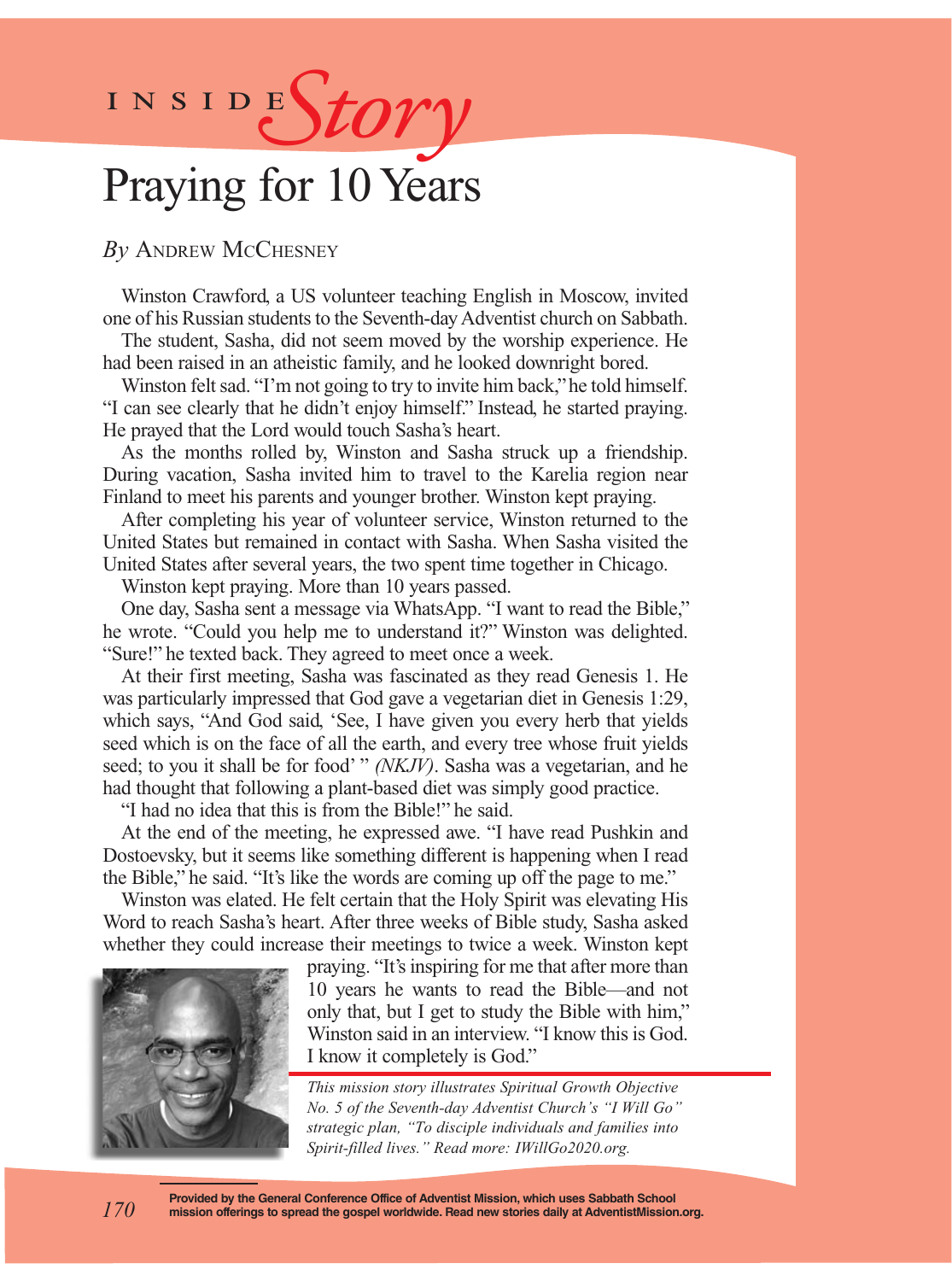### Key Text: *Genesis 47:27*

Study Focus: *Genesis 46–50; Acts 3:25, 26.*

## *Part I: Overview*

**Introduction:** This last section of the book of Genesis takes us to the end of the patriarchal period with the deaths of Jacob and Joseph. The whole clan of Jacob is now in exile in Egypt. The last words of the book are "a coffin in Egypt." The history of salvation seems to have no happy ending. And yet, this is the part of the book that is the most redolent of hope. The profile of Israel as God's people looms on the horizon. The portentous number of "seventy" that constitutes the house of Jacob *(Gen. 46:27)* alerts the reader to the spiritual destiny of this people. Jacob blesses his sons *(Gen. 49:1–28)* and predicts the future of what will become the 12 tribes of Israel and the future coming of the Messiah, who will save Israel and the nations *(Gen. 49:10–12)*. The last words of the book that are resonant with death are, in fact, words pointing to the redemptive future: they anticipate the return to the Promised Land in terms that echo the first words of Genesis, introducing the event of Creation and the planting of the Garden of Eden. The underlying theological principle is that God turns evil into good *(Gen. 50:20)*. This is the lesson that Joseph shares with his brothers to comfort them and reassure them *(Gen. 50:21)*, but, more important, to open their eyes to God's salvation of the world *(Gen. 50:20)*.

## *Part II: Commentary*

#### **The Blessing of Jacob**

After having gathered his sons *(Gen. 49:1, 2)*, Jacob blesses them one after another, following their birth order, from Reuben the eldest to Benjamin the youngest *(Gen. 49:3–27)*. These blessings are, in fact, prophecies that predict their future *(Gen. 49:1)*. The Hebrew words *be'akharit hayyamim*, "in the last days" *(Gen. 49:1)*, is a technical expression that often refers to the coming of the Messianic King and the eschatological salvation *(Isa. 2:2, Dan. 10:14)*. The text of Jacob's blessing, as it moves from his first son, Reuben, to his last one, Benjamin, is therefore imbued with the prophetic-eschatological tension.

This is the third time in the book of Genesis that a blessing is addressed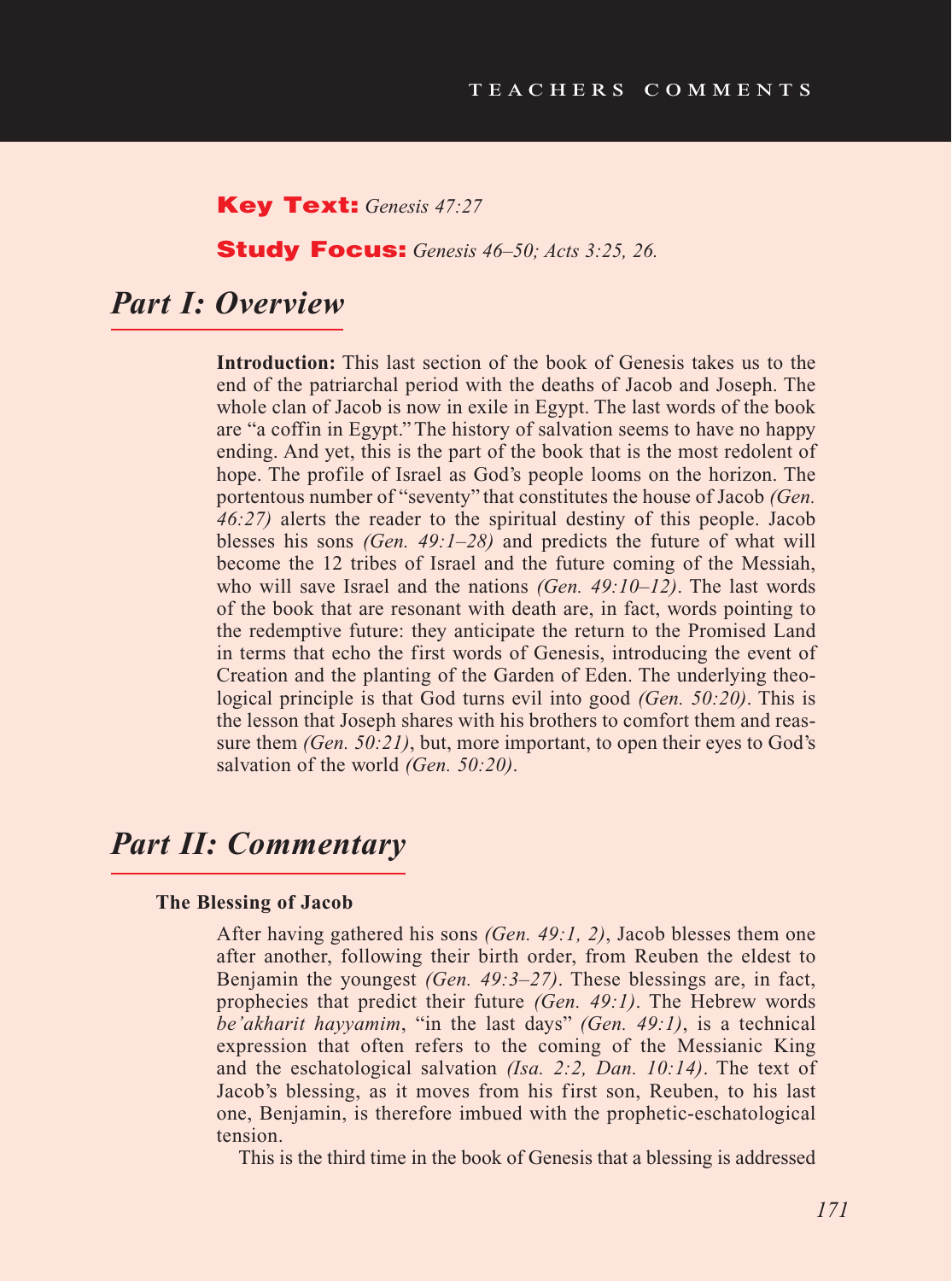to a group of persons. The first collective blessing is God's blessing of Adam and Eve *(Gen. 1:28)*. The second is Noah's blessing of his three sons *(Gen. 9:24–27)*. Jacob's blessing is more related to Noah's blessing in that both are fatherly blessings and even curses; and both contain specific prophecies unveiling the future destiny of the sons. Both blessings appear at the beginning of a new era, and both mark the first steps of a new race. Therefore, the blessing of Israel has a universal scope. The blessings conclude with the reference to "the twelve tribes of Israel" *(Gen. 49:28)*. This is the first biblical mention of the "twelve tribes." Clearly, the future destiny of all of Israel, with its failures and successes, is in view *(compare Gen. 49:1).* 

### **The Coming of the Messiah**

The words that are used—"scepter," "lawgiver"—indicate that it is a king rather than a tribe that is the object of the prophecy. This verse, Genesis 49:10, also is echoed in Balaam's prophecy *(Num. 24:17)*. The star from Jacob in Balaam's prophecy corresponds to the Lion of Judah in Jacob's prophecy. Furthermore, our passage introduces a temporal element in that rulership *(Gen. 49:10)*. The coming of the Messiah is placed in the history of Israel. Yet, the adverbial conjunction *'ad ki*, "until," in the phrase "until Shiloh" means more than just a point of arrival. The Hebrew *'ad ki* does not necessarily refer to an end but rather to a fulfillment or to a climax, expressing a superlative *(Gen. 26:13, Gen. 41:19)*. This means that the royalty of Judah will reach its climax with the coming of Shiloh. The universal dimension of this Person is clarified in the next few words: " 'To him shall be the obedience of the peoples' " *(Gen. 49:10, ESV)*. Note that the word *people* is plural in the Hebrew text (*'amim*).

The universal scope of this Ruler to whom "peoples" owe obedience suggests a figure of Messianic and supernatural dimension. The word *Shiloh* is the name of a Person as indicated by its parallel to the name Judah. The Hebrew word is related to the words *shalwah* or *shalom,* "peace," both being synonyms *(Ps. 122:7)*. This interpretation is attested in the most ancient Christian and Jewish sources and has the merit of fitting the context of our passage *(Gen. 49:11)*, which associates the coming of this Ruler with the reign of peace *(compare Isa. 9:5, 6; Mic. 5:5, [4]; Eph. 2:14)*. The last two verses of Jacob's blessing to Judah *(Gen. 49:11, 12)* describe the character and the mission of the Messiah. The Hebrew word for "donkey" refers generally to the donkey used for riding *(Judg. 10:4)*. The donkey evokes peace and humility (in contrast to the horse, which evokes war and arrogance *[Prov. 21:31]*). The same association of kingship and lowliness is used by Zechariah to describe the "lowly" Davidic king who will ride on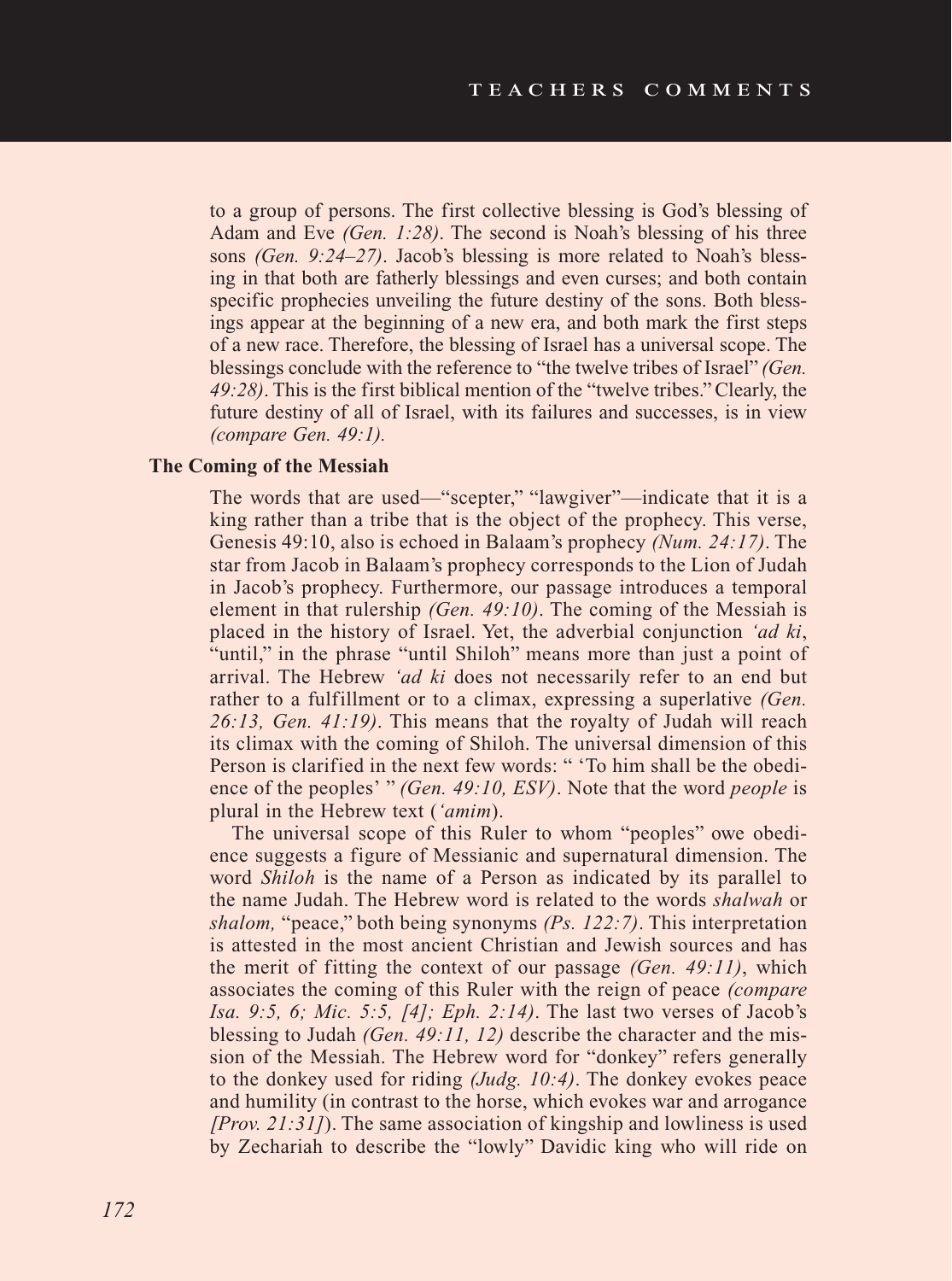a donkey *(Zech. 9:9)* and will reign over the whole world, "from sea to sea . . . to the ends of the earth" *(Zech. 9:10, NKJV)*. This image reminds us of Solomon, who rides his father's mule to signify that he is the anointed one, the true heir to the Davidic throne *(1 Kings 1:38–48)*. Likewise, Jesus' action to "untie" the donkey and His riding on it point back to that tradition *(Mark 11:2–11)*.

The other images of "wine" and "milk" and their respective colors of red/eyes and white/teeth evoke the abundance of life and the peace and security that will fill the Promised Land *(Num. 13:23, 27)*. The reference to eye and tooth in our context, which refers to the fullness of enjoyment, intends, then, to suggest the intensity of life and of complete peace that will characterize the Messianic kingdom.

### **From Evil to Good**

When Joseph's brothers come to Joseph to ask for forgiveness *(Gen. 50:17)*, Joseph reassures his brothers that he intends no harm to them. His words, " 'Do not be afraid' " *(Gen. 50:19, NKJV)*, are the same words that God used to reassure Abraham of his future *(Gen. 15:1)*. To relieve the tension, Joseph places himself on the same human level: "Am I in the place of God?" *(Gen. 50:19)*. Jacob had addressed Rachel with the same words in response to her complaint of not having children *(Gen. 30:2)*. However, for Joseph this is different. While for Jacob these words were an expression of his anger, for Joseph the same words express his love toward his brothers and are meant to assuage their worries.

And when Joseph, unexpectedly, refers to God, he implies that divine forgiveness is involved in human forgiveness. Joseph even refers to his brothers' treachery as the mechanism of that forgiveness: in that which they " 'meant evil,' " " 'God meant it for good' " *(Gen. 50:20, NKJV)*. What his brothers did, which they rightly acknowledge as "evil," was turned " 'to save many people alive' " *(Gen. 50:20, NKJV)*. Joseph does not merely content himself with granting forgiveness to his brothers; he takes away their feeling of guilt, for their evil action turned out for good. They can now face Joseph and confront the future. Joseph reassures them with the same words that involve the future, " 'Do not be afraid' " *(Gen. 50:21, NKJV; compare Gen. 50:19)*, and concludes with the promise that he will provide for them and their children.

#### **The Salvation of the World**

Whereas the text mentions a grave for Jacob but no coffin *(Gen. 49:29)*, for Joseph, the text mentions a coffin but no grave *(Gen. 50:26)*. Joseph was embalmed, and yet he is not buried, because of his hope of the Promised Land. Thus, Joseph does not command to have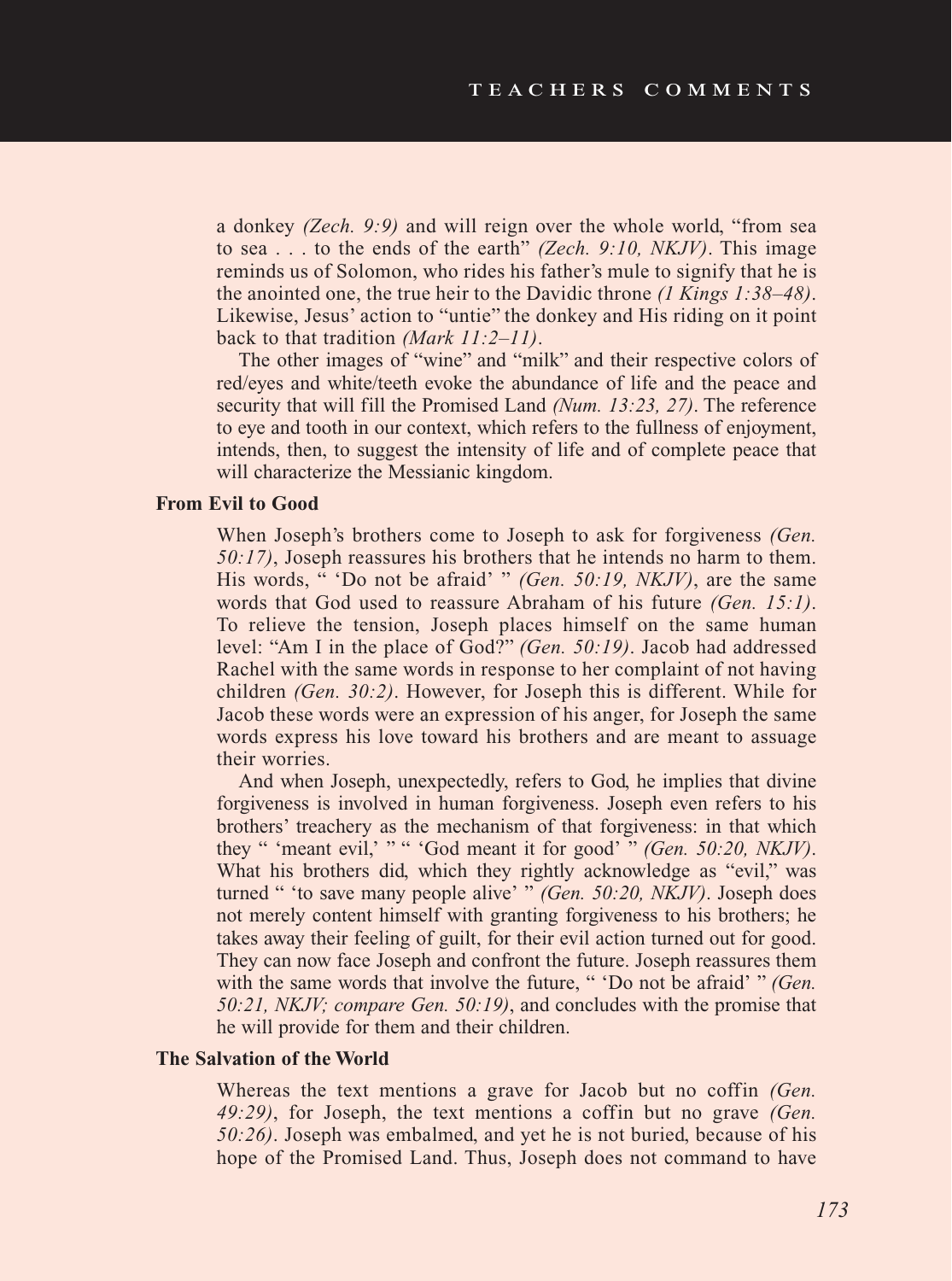his bones buried at his death. He wants his bones to be carried to Canaan along with all the people of Israel. In the meantime, he is "put in a coffin in Egypt" *(Gen. 50:26)*. The Hebrew uses the definite article *ba'aron*, literally meaning "in the coffin," thus stressing the significance of the fact that this coffin was without a grave.

Thus, the book of Genesis ends the same way that the whole Pentateuch ends: with death, yet without a grave *(Deut. 34:6)*, and in view of the Promised Land *(compare Deut. 34:1–4)*. The book of Genesis, like the Pentateuch, begins with Creation and the Garden of Eden *(Genesis 1, Genesis 2)* and ends with the prospect of the Promised Land and the hope of the resurrection of the dead *(Deut. 34:6; compare Jude 9)*. This literary coincidence is not accidental. We find the same association elsewhere and at the beginning and end of several books of the Bible *(for instance, see Isa. 1:2; Isa. 66:22, 23; Eccles. 1:1–11; Eccles. 12:14; Dan. 1:12; Dan. 12:13; John 1:1–10; John 21:22, 23)*, and even throughout the entire Bible *(Genesis 1, Genesis 2, Rev. 22:20).* 

## *Part III: Life Application*

**The Blessing of Jacob.** There is a story about a New Testament teacher who said to his students, "If you want to be a good Christian, you will have to kill the Jew in you." Then one student answered: "Do you mean killing Jesus?" How does the blessing of Jacob to his sons relate to you personally? Is it possible to receive the blessings of Jacob while denying their Jewish component? What makes these blessings your blessings, as well?

**The Coming of the Messiah.** How does Jacob's prophecy apply to Jesus Christ? Discuss with your class the rich imagery that is used in this passage to characterize the Messiah. How does the image of Christ as "lawgiver" apply to your life? How does the imagery of tooth and eyes,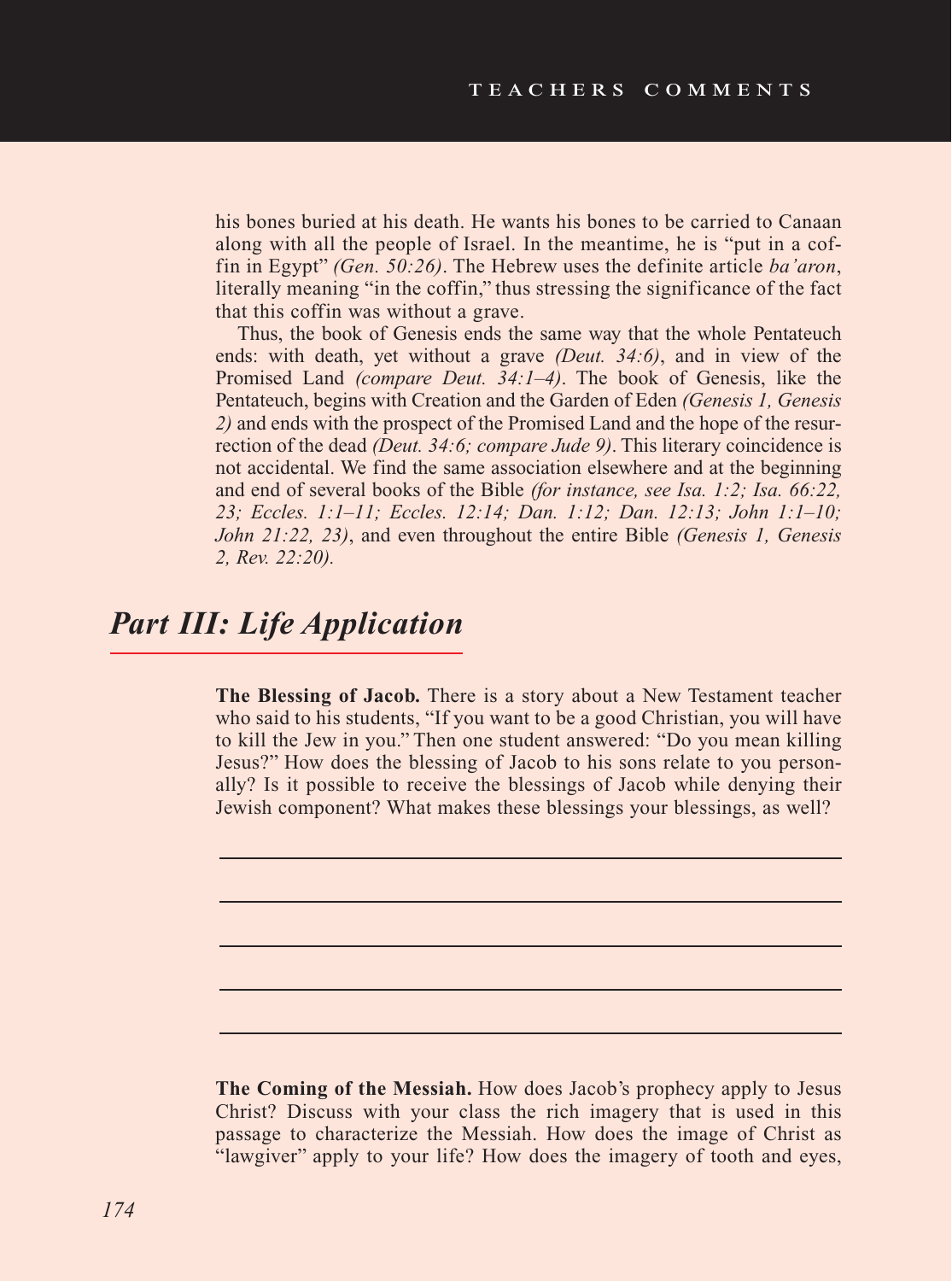which signify joy of life and peace, affect your understanding of the Christian life?

**From Evil to Good.** Do you remember one experience in life when a wicked action directed at you, with the intention to harm, turned out for your good? In the aftermath of that action, how did your experiences of suffering and injustice play a role in the formation of your character?

**The Salvation of the World.** How does our name "Seventh-day Adventist" show our belief in the Creation? As our name suggests, what is the association between our belief in Creation and the hope that we have in the second coming of Jesus?